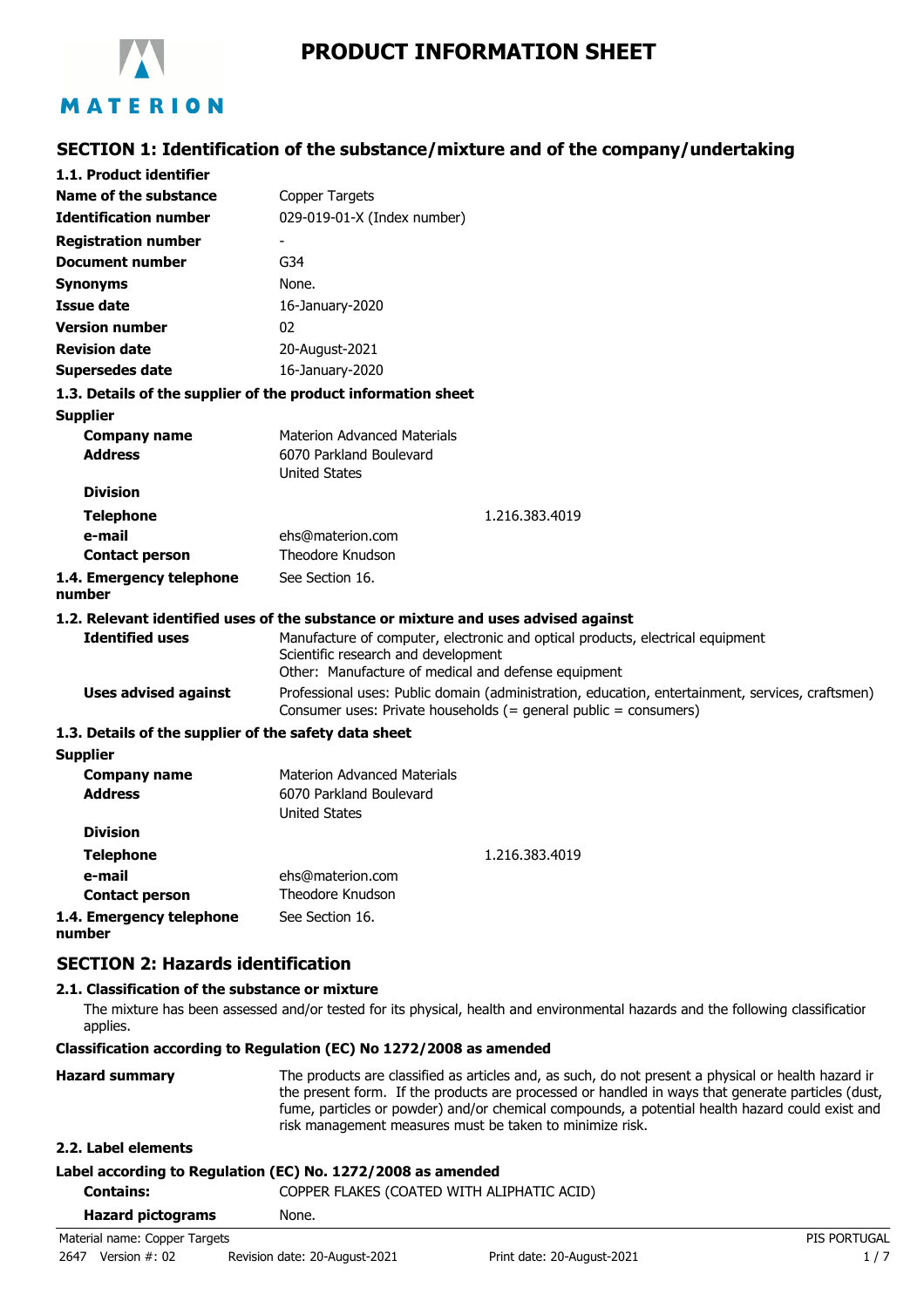| <b>Signal word</b>                | None.                                                                                                                                                                                                                                                                 |
|-----------------------------------|-----------------------------------------------------------------------------------------------------------------------------------------------------------------------------------------------------------------------------------------------------------------------|
| <b>Hazard statements</b>          | The material as sold in solid form is generally not considered hazardous. However, if the process<br>involves grinding, melting, cutting or any other process that causes a release of dust or fumes,<br>hazardous levels of airborne particulate could be generated. |
| <b>Precautionary statements</b>   |                                                                                                                                                                                                                                                                       |
| <b>Prevention</b>                 | Observe good industrial hygiene practices.                                                                                                                                                                                                                            |
| <b>Response</b>                   | Wash hands after handling.                                                                                                                                                                                                                                            |
| <b>Storage</b>                    | Store away from incompatible materials.                                                                                                                                                                                                                               |
| <b>Disposal</b>                   | Dispose of waste and residues in accordance with local authority requirements.                                                                                                                                                                                        |
| Supplemental label<br>information | For further information, please contact the Product Stewardship Department at +1.216.383.4019.                                                                                                                                                                        |
| 2.3. Other hazards                | Not a PBT or vPvB substance or mixture.                                                                                                                                                                                                                               |
|                                   |                                                                                                                                                                                                                                                                       |

# **SECTION 3: Composition/information on ingredients**

#### **3.1. Substances**

**General information**

| <b>Chemical name</b>                          | %      | No.                    | CAS-No. / EC REACH Registration No. Index No. |                      | <b>Notes</b> |
|-----------------------------------------------|--------|------------------------|-----------------------------------------------|----------------------|--------------|
| COPPER FLAKES (COATED WITH<br>ALIPHATIC ACID) | 99,995 | 7440-50-8<br>231-159-6 | $\overline{\phantom{a}}$                      | $029 - 019 - 01 - X$ |              |
| <b>Classification: -</b>                      |        |                        |                                               |                      |              |

### **SECTION 4: First aid measures**

Ensure that medical personnel are aware of the material(s) involved, and take precautions to protect themselves. **General information 4.1. Description of first aid measures Inhalation** Move to fresh air. Call a physician if symptoms develop or persist. **Skin contact Get medical attention if irritation develops and persists. Eye contact** Get medical attention if irritation develops and persists. **Ingestion Get medical advice/attention if you feel unwell. 4.2. Most important** Exposure may cause temporary irritation, redness, or discomfort. **symptoms and effects, both acute and delayed 4.3. Indication of any Provide general supportive measures and treat symptomatically. immediate medical attention and special treatment needed**

### **SECTION 5: Firefighting measures**

| <b>General fire hazards</b>                                                                | No unusual fire or explosion hazards noted.                                                |
|--------------------------------------------------------------------------------------------|--------------------------------------------------------------------------------------------|
| 5.1. Extinguishing media                                                                   |                                                                                            |
| Suitable extinguishing<br>media                                                            | Powder. Dry sand.                                                                          |
| Unsuitable extinguishing<br>media                                                          | None known.                                                                                |
| 5.2. Special hazards arising<br>from the substance or<br>mixture                           | During fire, gases hazardous to health may be formed.                                      |
| 5.3. Advice for firefighters<br><b>Special protective</b><br>equipment for<br>firefighters | Wear suitable protective equipment.                                                        |
| <b>Special firefighting</b><br>procedures                                                  | Use water spray to cool unopened containers. Water runoff can cause environmental damage.  |
| <b>Specific methods</b>                                                                    | Use standard firefighting procedures and consider the hazards of other involved materials. |
|                                                                                            |                                                                                            |

# **SECTION 6: Accidental release measures**

### **6.1. Personal precautions, protective equipment and emergency procedures**

Keep unnecessary personnel away. Ensure suitable personal protection (including respiratory protection) during removal of spillages in a confined area. For personal protection, see section 8 of the PIS. **For non-emergency personnel**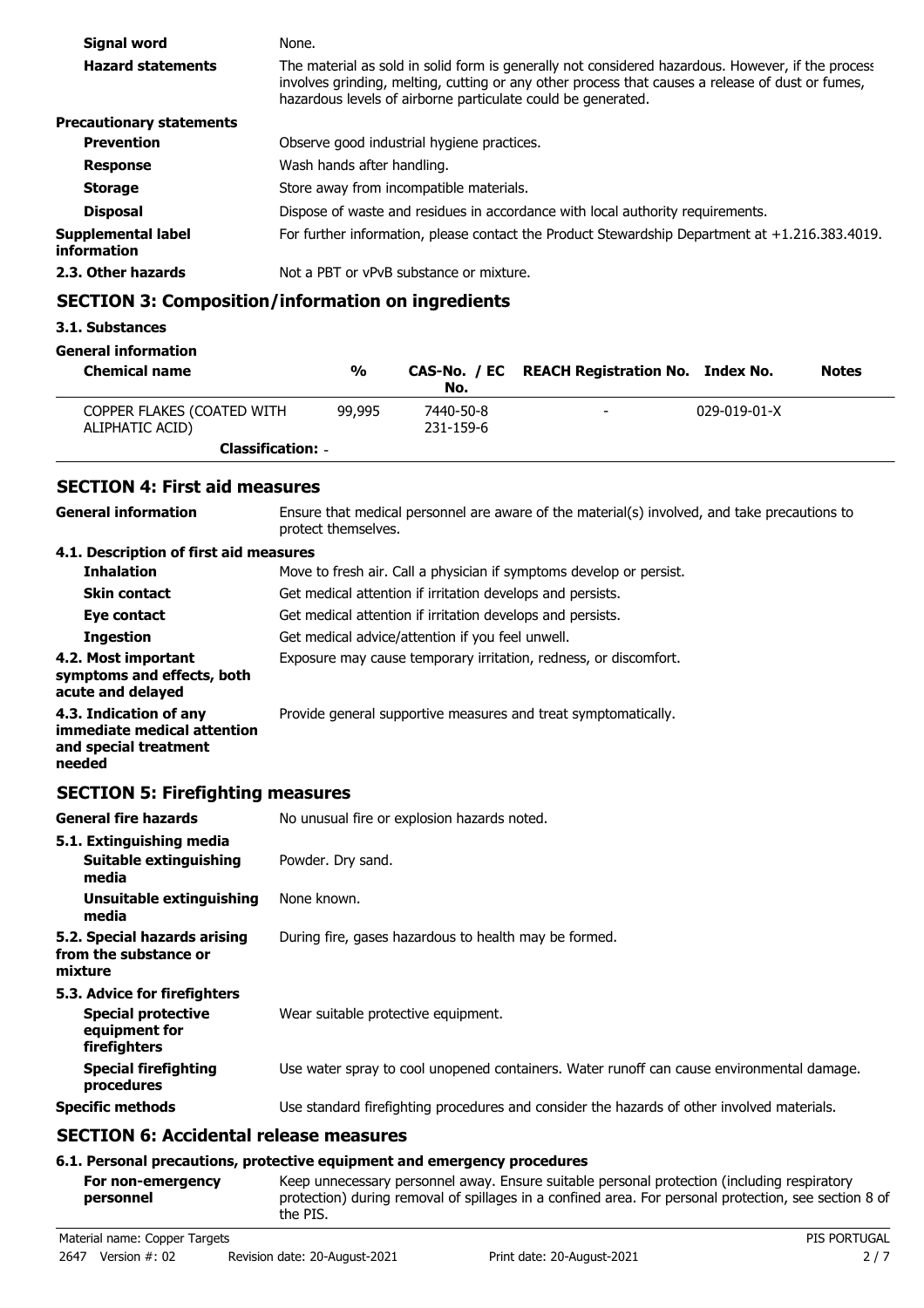| For emergency<br>responders                                  | Keep unnecessary personnel away. Wear appropriate protective equipment and clothing during<br>clean-up. Use personal protection recommended in Section 8 of the PIS.                                       |
|--------------------------------------------------------------|------------------------------------------------------------------------------------------------------------------------------------------------------------------------------------------------------------|
| 6.2. Environmental<br>precautions                            | Collect spillage.                                                                                                                                                                                          |
| 6.3. Methods and material for<br>containment and cleaning up | Avoid dust formation. Stop the flow of material, if this is without risk. Sweep up or vacuum up<br>spillage and collect in suitable container for disposal. For waste disposal, see section 13 of the PIS. |
| 6.4. Reference to other<br>sections                          | For personal protection, see section 8 of the PIS. For waste disposal, see section 13 of the PIS.                                                                                                          |
| <b>SECTION 7: Handling and storage</b>                       |                                                                                                                                                                                                            |
| 71 Drecautions for safe                                      | Avoid prolonged exposure Provide adequate ventilation Wear appropriate personal protective                                                                                                                 |

| 7.1. Precautions for safe<br>handling                                          | Avoid prolonged exposure. Provide adequate ventilation. Wear appropriate personal protective<br>equipment. Avoid release to the environment. Do not empty into drains. Observe good industrial<br>hygiene practices. |
|--------------------------------------------------------------------------------|----------------------------------------------------------------------------------------------------------------------------------------------------------------------------------------------------------------------|
| 7.2. Conditions for safe<br>storage, including any<br><i>incompatibilities</i> | Store in a cool, dry place out of direct sunlight. Store in original tightly closed container.                                                                                                                       |
| 7.3. Specific end use(s)                                                       | Not available.                                                                                                                                                                                                       |

# **SECTION 8: Exposure controls/personal protection**

### **8.1. Control parameters**

### **Occupational exposure limits**

| <b>Material</b>                                                  | Portugal. VLEs. Norm on occupational exposure to chemical agents (NP 1796)<br><b>Type</b>                                                                                                                                                                                                                                                                          | Value       | Form           |  |  |  |
|------------------------------------------------------------------|--------------------------------------------------------------------------------------------------------------------------------------------------------------------------------------------------------------------------------------------------------------------------------------------------------------------------------------------------------------------|-------------|----------------|--|--|--|
| COPPER FLAKES (COATED<br>WITH ALIPHATIC ACID)<br>(CAS 7440-50-8) | <b>TWA</b>                                                                                                                                                                                                                                                                                                                                                         | 1 mg/m3     | Dust and mist. |  |  |  |
|                                                                  |                                                                                                                                                                                                                                                                                                                                                                    | $0,2$ mg/m3 | Fume.          |  |  |  |
| <b>Biological limit values</b>                                   | No biological exposure limits noted for the ingredient(s).                                                                                                                                                                                                                                                                                                         |             |                |  |  |  |
| <b>Recommended monitoring</b><br>procedures                      | Follow standard monitoring procedures.                                                                                                                                                                                                                                                                                                                             |             |                |  |  |  |
| <b>Derived no effect levels</b><br>(DNELs)                       | Not available.                                                                                                                                                                                                                                                                                                                                                     |             |                |  |  |  |
| <b>Predicted no effect</b><br>concentrations (PNECs)             | Not available.                                                                                                                                                                                                                                                                                                                                                     |             |                |  |  |  |
| 8.2. Exposure controls                                           |                                                                                                                                                                                                                                                                                                                                                                    |             |                |  |  |  |
| <b>Appropriate engineering</b><br>controls                       | Good general ventilation should be used. Ventilation rates should be matched to conditions. If<br>applicable, use process enclosures, local exhaust ventilation, or other engineering controls to<br>maintain airborne levels below recommended exposure limits. If exposure limits have not been<br>established, maintain airborne levels to an acceptable level. |             |                |  |  |  |
|                                                                  | Individual protection measures, such as personal protective equipment                                                                                                                                                                                                                                                                                              |             |                |  |  |  |
| <b>General information</b>                                       | Personal protection equipment should be chosen according to the CEN standards and in discussion<br>with the supplier of the personal protective equipment.                                                                                                                                                                                                         |             |                |  |  |  |
| Eye/face protection                                              | If contact is likely, safety glasses with side shields are recommended.                                                                                                                                                                                                                                                                                            |             |                |  |  |  |
| <b>Skin protection</b>                                           |                                                                                                                                                                                                                                                                                                                                                                    |             |                |  |  |  |
| - Hand protection                                                | Wear gloves to prevent metal cuts and skin abrasions during handling.                                                                                                                                                                                                                                                                                              |             |                |  |  |  |
| - Other                                                          | Wear suitable protective clothing.                                                                                                                                                                                                                                                                                                                                 |             |                |  |  |  |
| <b>Respiratory protection</b>                                    | In case of insufficient ventilation, wear suitable respiratory equipment.                                                                                                                                                                                                                                                                                          |             |                |  |  |  |
| <b>Thermal hazards</b>                                           | Wear appropriate thermal protective clothing, when necessary.                                                                                                                                                                                                                                                                                                      |             |                |  |  |  |
| <b>Hygiene measures</b>                                          | Always observe good personal hygiene measures, such as washing after handling the material and<br>before eating, drinking, and/or smoking. Routinely wash work clothing and protective equipment to<br>remove contaminants.                                                                                                                                        |             |                |  |  |  |
| <b>Environmental exposure</b><br>controls                        | Good general ventilation should be used. Ventilation rates should be matched to conditions. If<br>applicable, use process enclosures, local exhaust ventilation, or other engineering controls to<br>maintain airborne levels below recommended exposure limits. If exposure limits have not been<br>established, maintain airborne levels to an acceptable level. |             |                |  |  |  |

# **SECTION 9: Physical and chemical properties**

# **9.1. Information on basic physical and chemical properties**

| <b>Appearance</b> |                               |                               |                            |                     |
|-------------------|-------------------------------|-------------------------------|----------------------------|---------------------|
|                   | <b>Physical state</b>         | Solid.                        |                            |                     |
|                   | Material name: Copper Targets |                               |                            | <b>PIS PORTUGAL</b> |
| 2647              | Version $#: 02$               | Revision date: 20-August-2021 | Print date: 20-August-2021 | 3/7                 |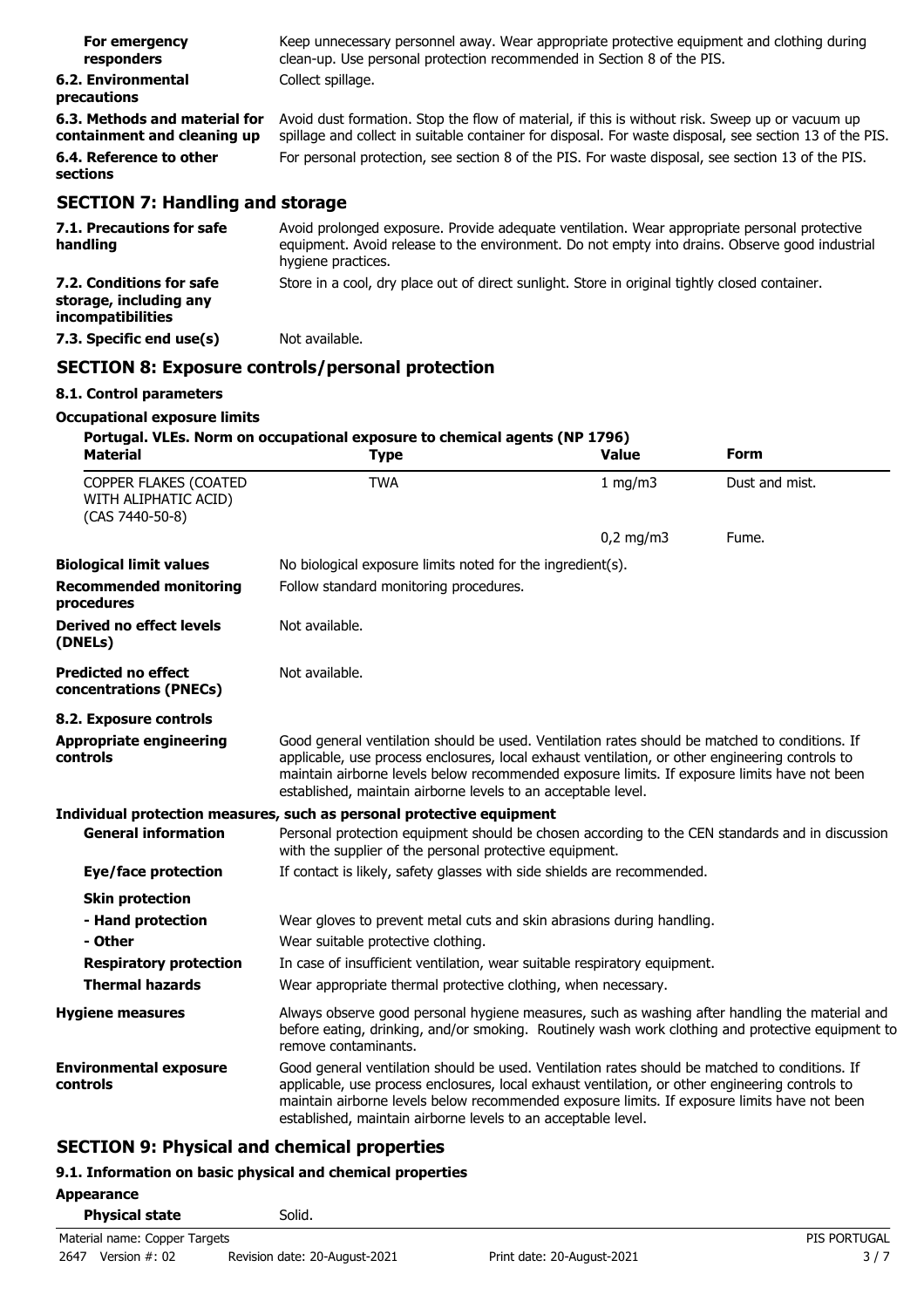| Form                                                | Solid.                                |
|-----------------------------------------------------|---------------------------------------|
| <b>Colour</b>                                       | Copper.                               |
| <b>Odour</b>                                        | None.                                 |
| <b>Odour threshold</b>                              | Not applicable.                       |
| рH                                                  | Not applicable.                       |
| Melting point/freezing point                        | 1083 °C (1981,4 °F) / Not applicable. |
| Initial boiling point and<br>boiling range          | Not applicable.                       |
| <b>Flash point</b>                                  | Not applicable.                       |
| <b>Evaporation rate</b>                             | Not applicable.                       |
| <b>Flammability (solid, gas)</b>                    | None known.                           |
| <b>Upper/lower flammability or explosive limits</b> |                                       |
| <b>Explosive limit - lower (</b><br>%)              | Not applicable.                       |
| <b>Explosive limit - lower (</b><br>%) temperature  | Not applicable.                       |
| Explosive limit – upper<br>(%)                      | Not applicable.                       |
| <b>Explosive limit - upper (</b><br>%) temperature  | Not applicable.                       |
| Vapour pressure                                     | Not applicable.                       |
| Vapour pressure temp.                               | Not applicable.                       |
| <b>Vapour density</b>                               | Not applicable.                       |
| <b>Relative density</b>                             | Not applicable.                       |
| Solubility(ies)                                     |                                       |
| Solubility (water)                                  | Insoluble                             |
| <b>Partition coefficient</b><br>(n-octanol/water)   | Not applicable.<br>Not applicable.    |
| <b>Auto-ignition temperature</b>                    | Not applicable.                       |
| <b>Decomposition temperature</b>                    | Not applicable.                       |
| <b>Viscosity</b>                                    | Not applicable.                       |
| <b>Explosive properties</b>                         | Not explosive.                        |
| <b>Oxidising properties</b>                         | Not oxidising.                        |
| 9.2. Other information                              |                                       |
| <b>Density</b>                                      | 8,94 g/cm3 estimated                  |
| Molecular formula                                   | Cu                                    |
| <b>Molecular weight</b>                             | 63,55 g/mol                           |

# **SECTION 10: Stability and reactivity**

| 10.1. Reactivity                            | The product is stable and non-reactive under normal conditions of use, storage and transport |
|---------------------------------------------|----------------------------------------------------------------------------------------------|
| 10.2. Chemical stability                    | Material is stable under normal conditions.                                                  |
| 10.3. Possibility of hazardous<br>reactions | No dangerous reaction known under conditions of normal use.                                  |
| 10.4. Conditions to avoid                   | Contact with incompatible materials.                                                         |
| 10.5. Incompatible materials                | Acids. Strong oxidising agents. Chlorine.                                                    |
| 10.6. Hazardous<br>decomposition products   | Decomposition of this product may yield metallic oxides.                                     |

# **SECTION 11: Toxicological information**

| General information                      | Occupational exposure to the substance or mixture may cause adverse effects. |
|------------------------------------------|------------------------------------------------------------------------------|
| Information on likely routes of exposure |                                                                              |
| <b>Inhalation</b>                        | No adverse effects due to inhalation are expected.                           |
| <b>Skin contact</b>                      | No adverse effects due to skin contact are expected.                         |
| Eye contact                              | Not likely, due to the form of the product.                                  |
| <b>Ingestion</b>                         | Expected to be a low ingestion hazard.                                       |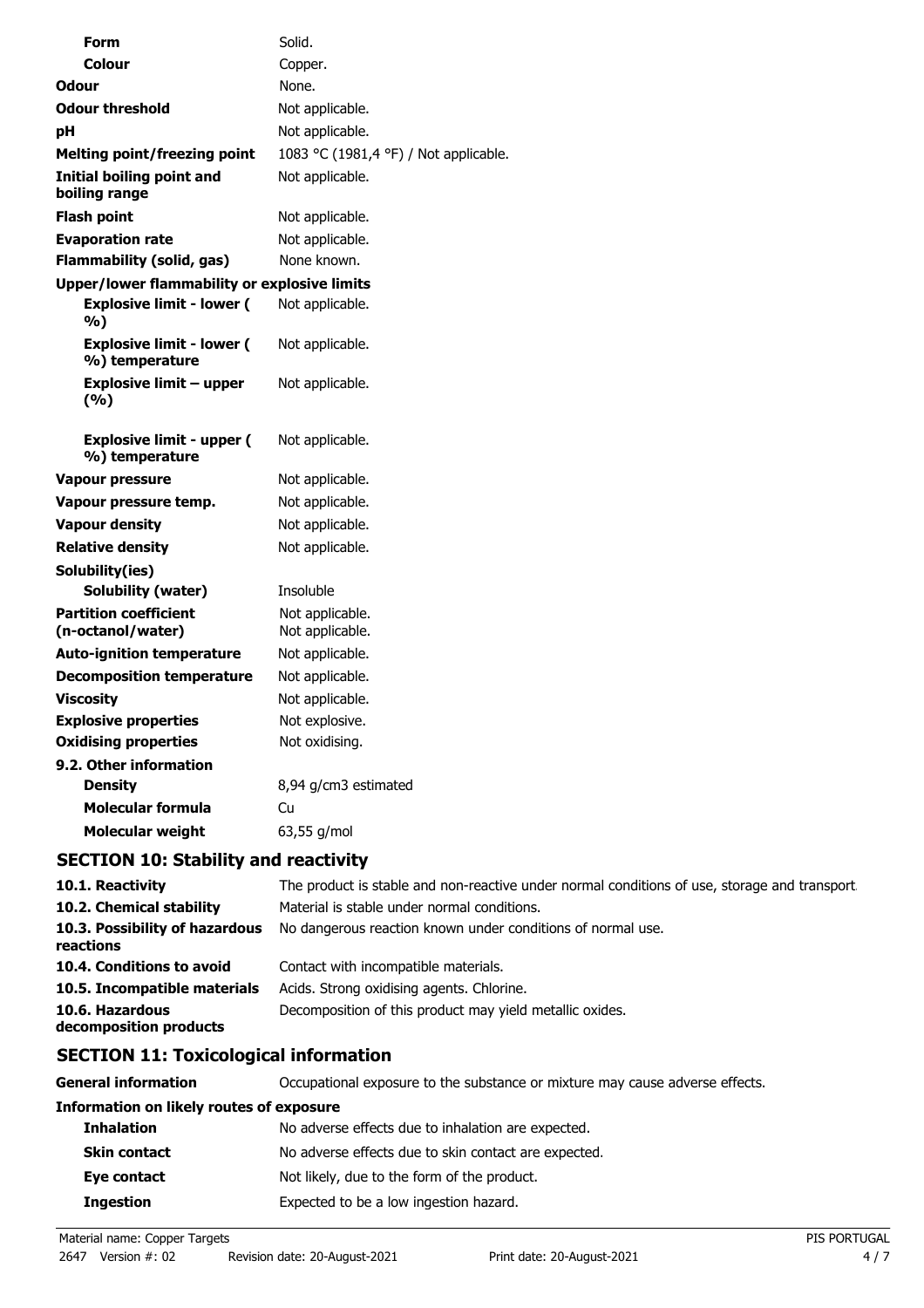| <b>Symptoms</b>                                       | May cause respiratory irritation.           |  |
|-------------------------------------------------------|---------------------------------------------|--|
| 11.1. Information on toxicological effects            |                                             |  |
| <b>Acute toxicity</b>                                 | None known.                                 |  |
| <b>Skin corrosion/irritation</b>                      | Not likely, due to the form of the product. |  |
| Serious eye damage/eye<br>irritation                  | None known.                                 |  |
| <b>Respiratory sensitisation</b>                      | Not a respiratory sensitizer.               |  |
| <b>Skin sensitisation</b>                             | Not a skin sensitiser.                      |  |
| <b>Germ cell mutagenicity</b>                         | Not classified.                             |  |
| Carcinogenicity                                       | Not classified.                             |  |
| <b>Reproductive toxicity</b>                          | Not classified.                             |  |
| Specific target organ toxicity<br>- single exposure   | Not classified.                             |  |
| Specific target organ toxicity<br>- repeated exposure | Not classified.                             |  |
| <b>Aspiration hazard</b>                              | Not an aspiration hazard.                   |  |
| Mixture versus substance<br>information               | No information available.                   |  |
| <b>Other information</b>                              | Not available.                              |  |

# **SECTION 12: Ecological information**

| 12.1. Toxicity                                            | The product is not classified as environmentally hazardous. However, this does not exclude the<br>possibility that large or frequent spills can have a harmful or damaging effect on the environment. |
|-----------------------------------------------------------|-------------------------------------------------------------------------------------------------------------------------------------------------------------------------------------------------------|
| 12.2. Persistence and<br>degradability                    | No data is available on the degradability of this substance.                                                                                                                                          |
| 12.3. Bioaccumulative<br>potential                        | No data available.                                                                                                                                                                                    |
| <b>Partition coefficient</b><br>n-octanol/water (log Kow) | Not applicable.                                                                                                                                                                                       |
| <b>Bioconcentration factor (BCF)</b>                      | Not available.                                                                                                                                                                                        |
| 12.4. Mobility in soil                                    | No data available.                                                                                                                                                                                    |
| 12.5. Results of PBT and<br><b>vPvB</b> assessment        | Not a PBT or vPvB substance or mixture.                                                                                                                                                               |
| 12.6. Other adverse effects                               | No other adverse environmental effects (e.g. ozone depletion, photochemical ozone creation<br>potential, endocrine disruption, global warming potential) are expected from this component.            |

## **SECTION 13: Disposal considerations**

### **13.1. Waste treatment methods**

| <b>Residual waste</b>                                                | Dispose of in accordance with local regulations. Empty containers or liners may retain some product<br>residues. This material and its container must be disposed of in a safe manner (see: Disposal<br>instructions).                                |
|----------------------------------------------------------------------|-------------------------------------------------------------------------------------------------------------------------------------------------------------------------------------------------------------------------------------------------------|
| <b>Contaminated packaging</b>                                        | Since emptied containers may retain product residue, follow label warnings even after container is<br>emptied. Empty containers should be taken to an approved waste handling site for recycling or<br>disposal.                                      |
| <b>EU waste code</b>                                                 | The Waste code should be assigned in discussion between the user, the producer and the waste<br>disposal company.                                                                                                                                     |
| <b>Disposal</b><br>methods/information<br><b>Special precautions</b> | Collect and reclaim or dispose in sealed containers at licensed waste disposal site. Dispose of<br>contents/container in accordance with local/regional/national/international regulations.<br>Dispose in accordance with all applicable regulations. |
|                                                                      |                                                                                                                                                                                                                                                       |

## **SECTION 14: Transport information**

### **ADR**

14.1. - 14.6.: Not regulated as dangerous goods.

## **RID**

14.1. - 14.6.: Not regulated as dangerous goods.

## **ADN**

14.1. - 14.6.: Not regulated as dangerous goods.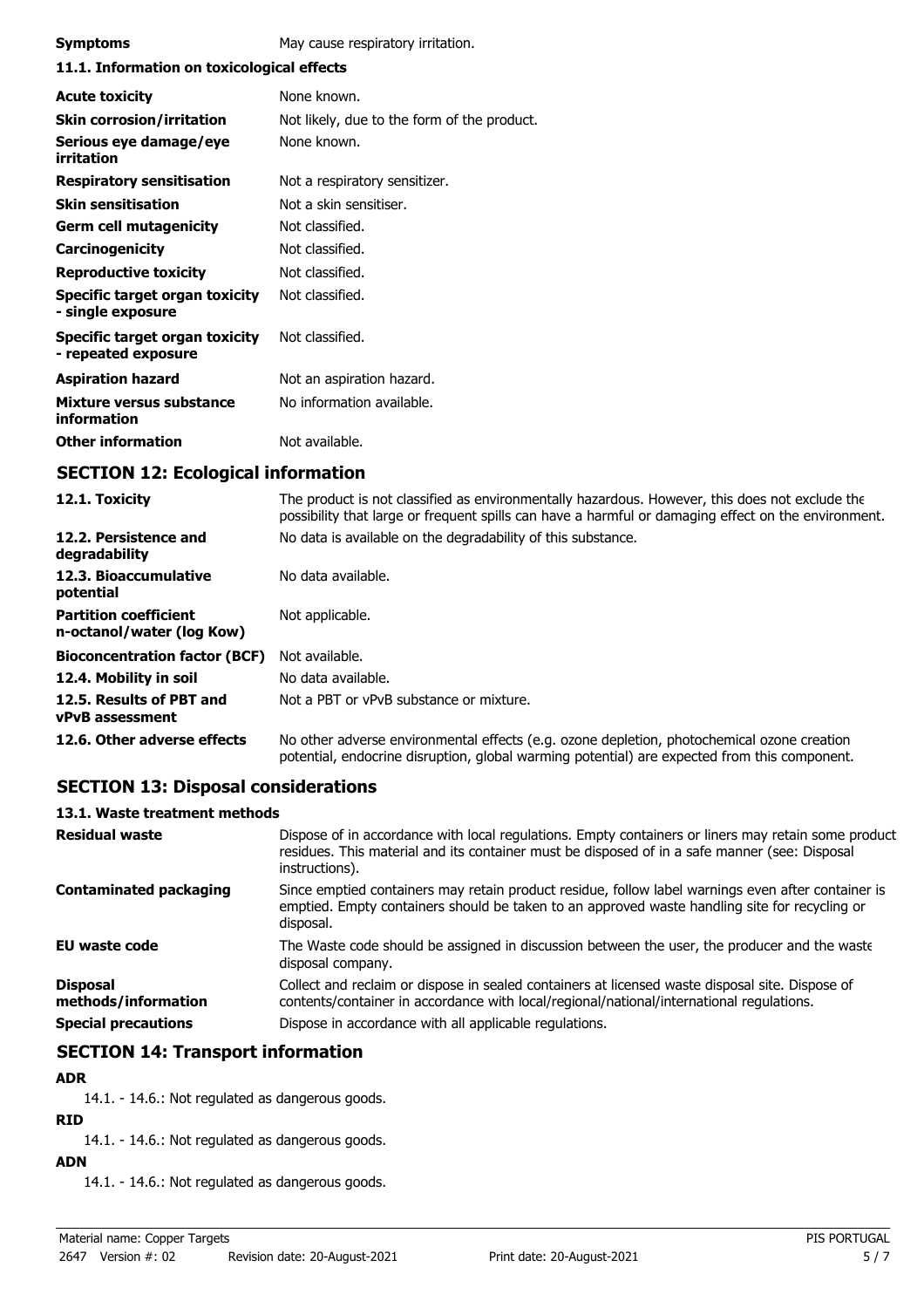14.1. - 14.6.: Not regulated as dangerous goods.

#### **IMDG**

14.1. - 14.6.: Not regulated as dangerous goods.

### **SECTION 15: Regulatory information**

#### **15.1. Safety, health and environmental regulations/legislation specific for the substance or mixture**

#### **EU regulations**

**Regulation (EC) No. 1005/2009 on substances that deplete the ozone layer, Annex I and II, as amended** Not listed.

**Regulation (EU) 2019/1021 On persistent organic pollutants (recast), as amended** Not listed.

**Regulation (EU) No. 649/2012 concerning the export and import of dangerous chemicals, Annex I, Part 1 as amended**

#### Not listed.

**Regulation (EU) No. 649/2012 concerning the export and import of dangerous chemicals, Annex I, Part 2 as amended**

#### Not listed.

**Regulation (EU) No. 649/2012 concerning the export and import of dangerous chemicals, Annex I, Part 3 as amended**

Not listed.

**Regulation (EU) No. 649/2012 concerning the export and import of dangerous chemicals, Annex V as amended** Not listed.

**Regulation (EC) No. 166/2006 Annex II Pollutant Release and Transfer Registry, as amended**

COPPER FLAKES (COATED WITH ALIPHATIC ACID) (CAS 7440-50-8)

**Regulation (EC) No. 1907/2006, REACH Article 59(10) Candidate List as currently published by ECHA** Not listed.

#### **Authorisations**

**Regulation (EC) No. 1907/2006, REACH Annex XIV Substances subject to authorization, as amended** Not listed.

#### **Restrictions on use**

**Regulation (EC) No. 1907/2006, REACH Annex XVII Substances subject to restriction on marketing and use as amended**

Not listed.

**Directive 2004/37/EC: on the protection of workers from the risks related to exposure to carcinogens and mutagens at work, as amended.**

Not listed.

### **Other EU regulations**

### **Directive 2012/18/EU on major accident hazards involving dangerous substances, as amended**

COPPER FLAKES (COATED WITH ALIPHATIC ACID) (CAS 7440-50-8)

| <b>Other regulations</b>            | The product is classified and labelled in accordance with Regulation (EC) 1272/2008 (CLP<br>Regulation) as amended.                                                                                                                                                                   |
|-------------------------------------|---------------------------------------------------------------------------------------------------------------------------------------------------------------------------------------------------------------------------------------------------------------------------------------|
| <b>National regulations</b>         | Young people under 18 years old are not allowed to work with this product according to EU<br>Directive 94/33/EC on the protection of young people at work, as amended. Follow national<br>requlation for work with chemical agents in accordance with Directive 98/24/EC, as amended. |
| 15.2. Chemical safety<br>assessment | No Chemical Safety Assessment has been carried out.                                                                                                                                                                                                                                   |

### **SECTION 16: Other information**

| <b>List of abbreviations</b>                                                              | Not available.  |
|-------------------------------------------------------------------------------------------|-----------------|
| <b>References</b>                                                                         | Not available.  |
| Information on evaluation<br>method leading to the<br>classification of mixture           | Not applicable. |
| <b>Full text of any H-statements</b><br>not written out in full under<br>Sections 2 to 15 | None.           |